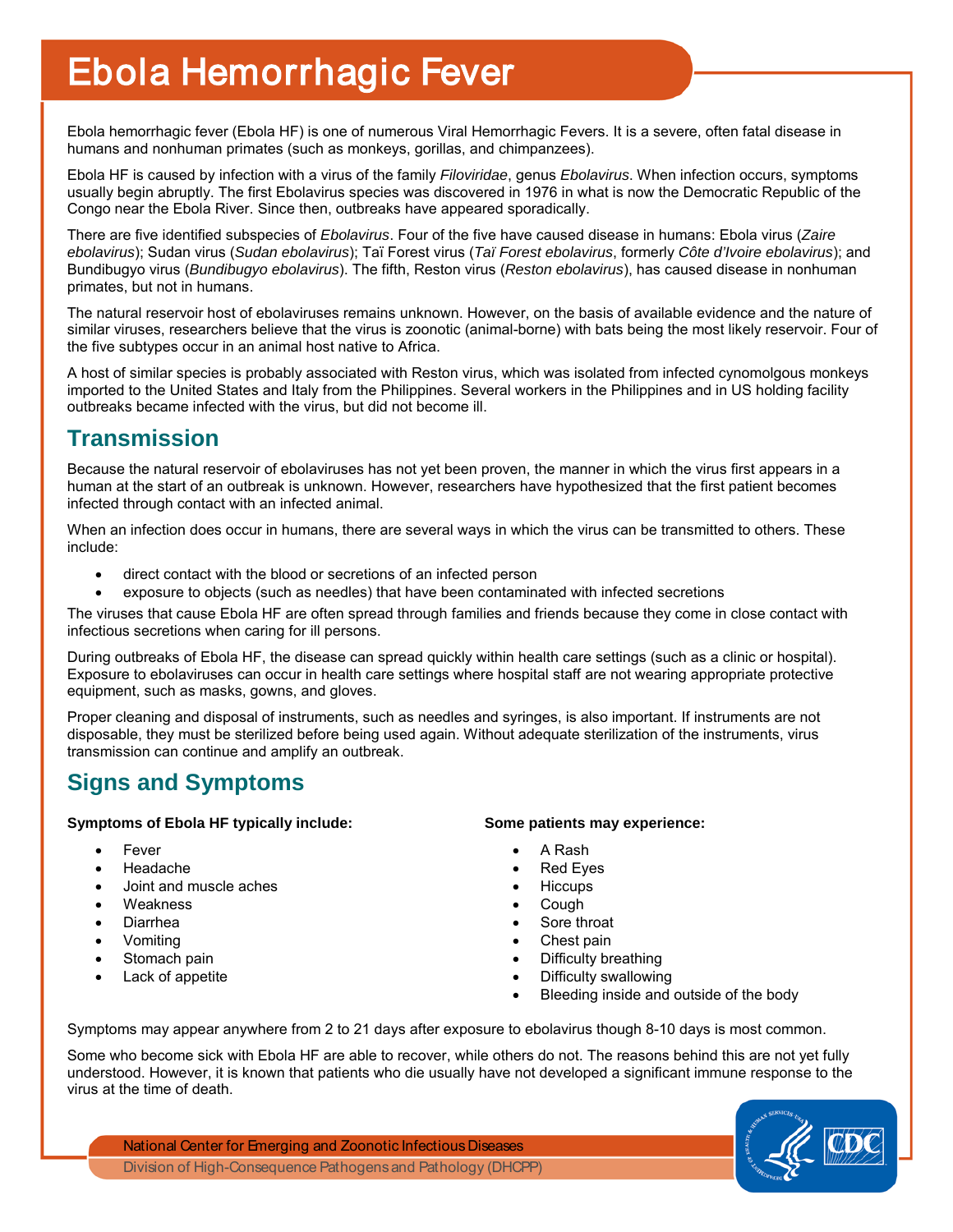## **Risk of Exposure**

In Africa, confirmed cases of Ebola HF have been reported in:

- Guinea
- Liberia
- Sierra Leone
- Democratic Republic of the Congo (DRC)
- Gabon
- South Sudan
- Ivory Coast
- Uganda
- Republic of the Congo (ROC)
- South Africa (imported)

The natural reservoir host of ebolaviruses, and the manner in which transmission of the virus to humans occurs, remain unknown. This makes risk assessment in endemic areas difficult. Currently, all cases of illness or death have occurred in Africa; no case has been reported in the United States.

During outbreaks of Ebola HF, those at highest risk include health care workers and the family and friends of an infected individual. Health care workers in Africa should consult the Infection Control for Viral Hemorrhagic Fevers In the African Health Care Setting to learn how to prevent and control infections in these setting. Medical professionals in the United States should consult the Interim Guidance for Managing Patients with Suspected Viral Hemorrhagic Fever in U.S. Hospitals.

#### **Diagnosis**

Diagnosing Ebola HF in an individual who has been infected for only a few days is difficult, because the early symptoms, such as red eyes and a skin rash, are nonspecific to ebolavirus infection and are seen often in patients with more commonly occurring diseases.

However, if a person has the early symptoms of Ebola HF and there is reason to believe that Ebola HF should be considered, the patient should be isolated and public health professionals notified. Samples from the patient can then be collected and tested to confirm infection.

Laboratory tests used in diagnosis include:

| <b>Timeline of Infection</b>              | Diagnostic tests available                                             |
|-------------------------------------------|------------------------------------------------------------------------|
| Within a few days after symptoms begin    | - Antigen-capture enzyme-linked immunosorbent assay<br>(ELISA) testing |
|                                           | - IgM ELISA                                                            |
|                                           | - Polymerase chain reaction (PCR)                                      |
|                                           | - Virus isolation                                                      |
| Later in disease course or after recovery | - IgM and IgG antibodies                                               |
| Retrospectively in deceased patients      | - Immunohistochemistry testing                                         |
|                                           | - PCR                                                                  |
|                                           | - Virus isolation                                                      |